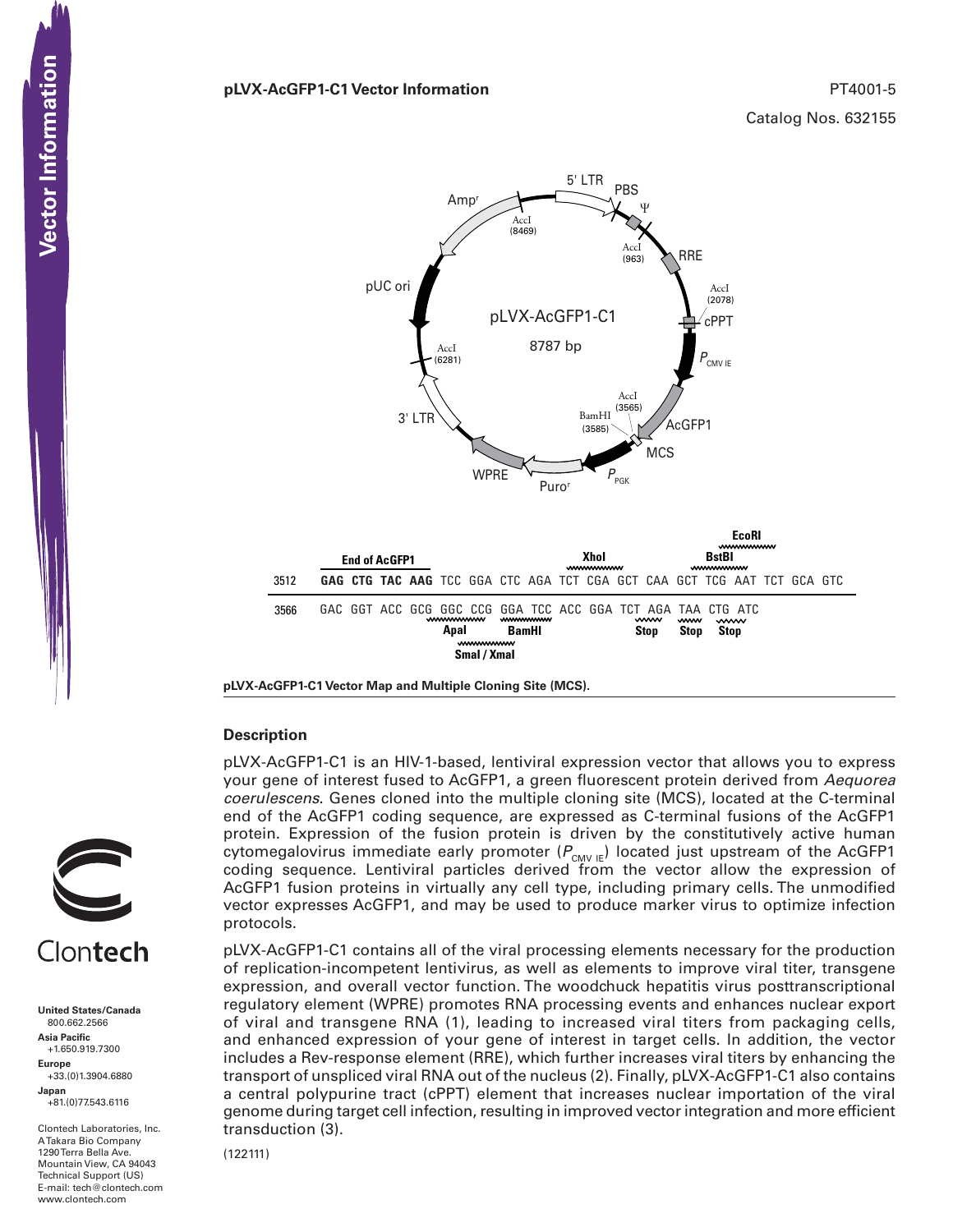In addition to lentiviral elements, pLVX-AcGFP1-C1 contains a puromycin resistance gene (Puror ) under the control of the murine phosphoglycerate kinase (PGK) promoter ( $P_{PGR}$ ) for the selection of stable transductants. The vector also contains a pUC origin of replication and an *E. coli* ampicillin resistance gene (Amp<sup>r</sup>) for propagation and selection in bacteria.

## **Use**

pLVX-AcGFP1-C1 constitutively expresses your gene of interest from  $P_{_{\mathsf{CMV\mid E}}}$  when transduced into target cells. Before the vector can be transduced into cells, however, it must be transfected into 293T packaging cells with our Lenti-X™ HT Packaging System (Cat. Nos. 632160 and 632161). This packaging system allows you to safely produce high titer, infectious, replication-incompetent, VSV-G pseudotyped lentiviral particles that can infect a wide range of cell types, including non-dividing and primary cells (4).

# **Location of Features**

- 5' LTR: 1–635
- PBS (primer binding site): 636–653
- Ψ (packaging signal): 685–822
- RRE (Rev-response element): 1303–1536
- cPPT(central polypurine tract): 2028–2151
- $P_{\text{CMV}}$  (human cytomegalovirus immediate early promoter): 2185–2787
- AcGFP1 (Aequorea coerulescens green fluorescent protein): 2807-3604
- MCS (multiple cloning site): 3537–3591
- $P_{\text{p}_{CK}}$  (phosphoglycerate kinase promoter): 3613-4121
- Puror (puromycin resistance gene ): 4142–4741
- WPRE (woodchuck posttranscriptional regulatory element): 4755–5346
- 3' LTR: 5549–6185
- pUC origin of replication: 6655–7328 (complementary)
- Ampr (ampicillin resistance gene; β-lactamase): 7473–8469 (complementary)

# **Selection of Stable Transfectants**

• Selectable marker: plasmid confers resistance to puromycin.

# **Propagation in** *E. coli*

- Suitable host strains: DH5 $\alpha$ , DH10B and other general purpose strains.
- Selectable marker: plasmid confers resistance to ampicillin (100  $\mu$ g/ml) in *E. coli* hosts.
- E. coli replication origin: pUC
- Copy number: high

## **Notes:**

The attached sequence file has been compiled from information in the sequence databases, published literature, and other sources, together with partial sequences obtained by Clontech. This vector has not been completely sequence.

The viral supernatants produced by this lentiviral vector could contain potentially hazardous recombinant virus. Due caution must be exercised in the production and handling of recombinant lentivirus. Appropriate NIH, regional, and institutional guidelines apply.

## **References**

- 1. Zufferey, R. et al. (1999) J. Virol. **73**(4):2886–2892.
- 2. Cochrane, A. W. et al. (1990) Proc. Natl. Acad. Sci. USA **87**(3):1198–1202.
- 3. Zennou, V. et al. (2000) Cell **101**(2):173–185.
- 4. Wu, X. et al. (2000) Mol. Ther. **2**(1):47–55. 8. Pear, W.S. et al. (1993) Proc. Natl. Acad. Sci. USA **90**(18):8392-8396.